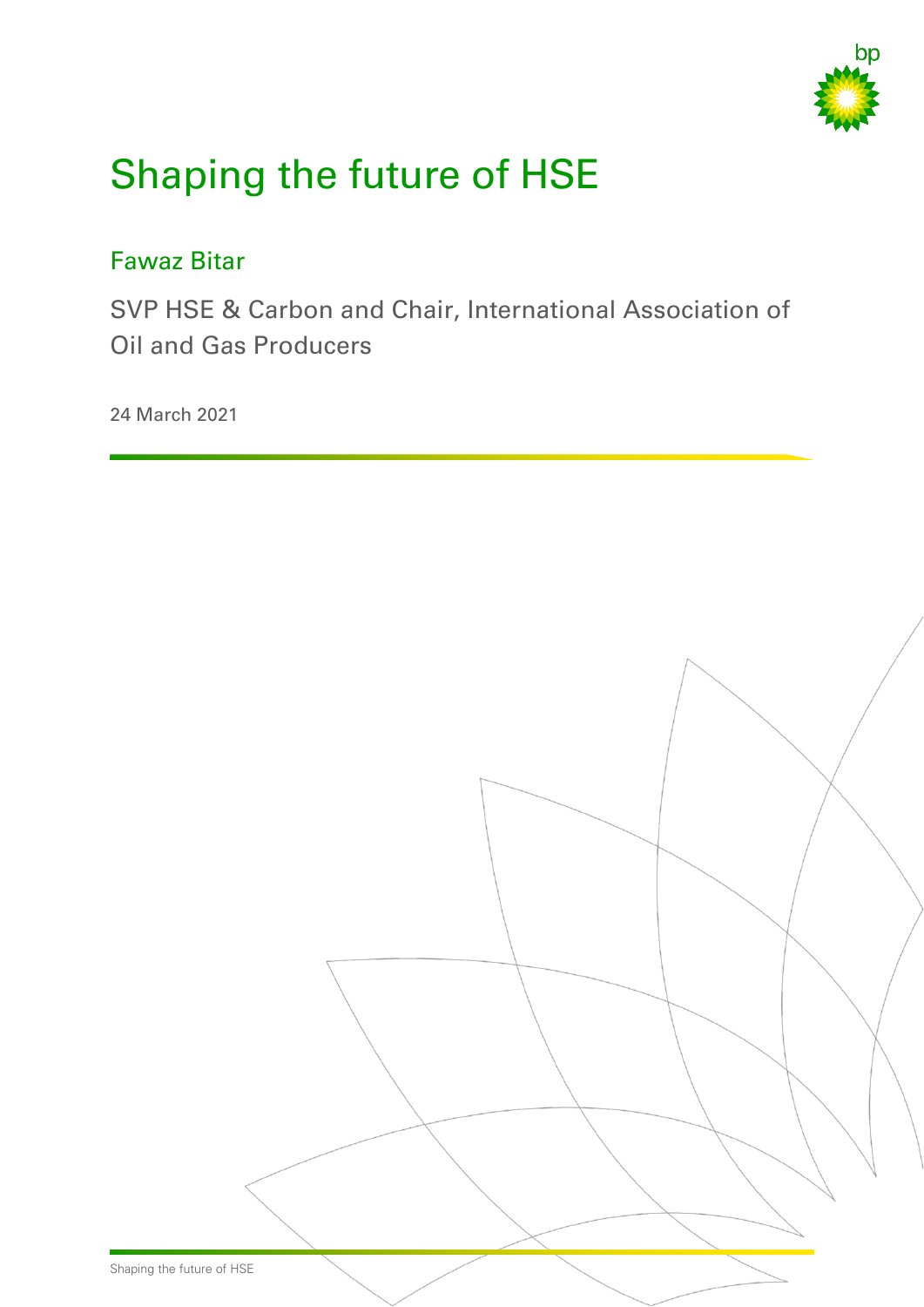Fuzzy Bitar discussed the future of health, safety and environment (HSE) at Oil and Gas UK's HSE Conference. Bitar, who also chairs the International Association of Oil and Gas Producers, told delegates the industry has strong HSE foundations – but to shape the future, we need the right concept, the right tools, the right approach – as well as the right team.

Hello and thank you for inviting me today.

It's always a pleasure to join so many friends from across the industry.

And a big thank you to Deirdre and the team at OGUK for putting together another great event and allowing us to come together in this way.

I hope that soon we'll be able to gather in person once again – and I'm heartened that with better understanding, vaccines, and treatments, that will become a reality sooner.

The past year has been tough. Really tough.

The COVID-19 pandemic has created tremendous uncertainties for all of us.

There are economic uncertainties – with demand for energy nose-diving for much of last year, as societies around the world grappled with unprecedented challenges.

Meanwhile, the energy industry has had to evolve our working practices, at speed, so we could get energy where it's needed – and keep the lights on, while keeping our people safe.

My heartfelt thanks to everyone for their sterling efforts and commitment, as the world was thrust into a new and uncomfortable place.

And, of course, there are personal uncertainties. All of us felt the impacts of the virus – whether directly or not – the health, mental health and economic concerns. This has been nothing short of a crisis for society - and the reverberations will continue for years to come.

Many have argued that the pandemic has changed society permanently. We won't know for some time whether that's true. And we certainly don't know what those lasting impacts will be.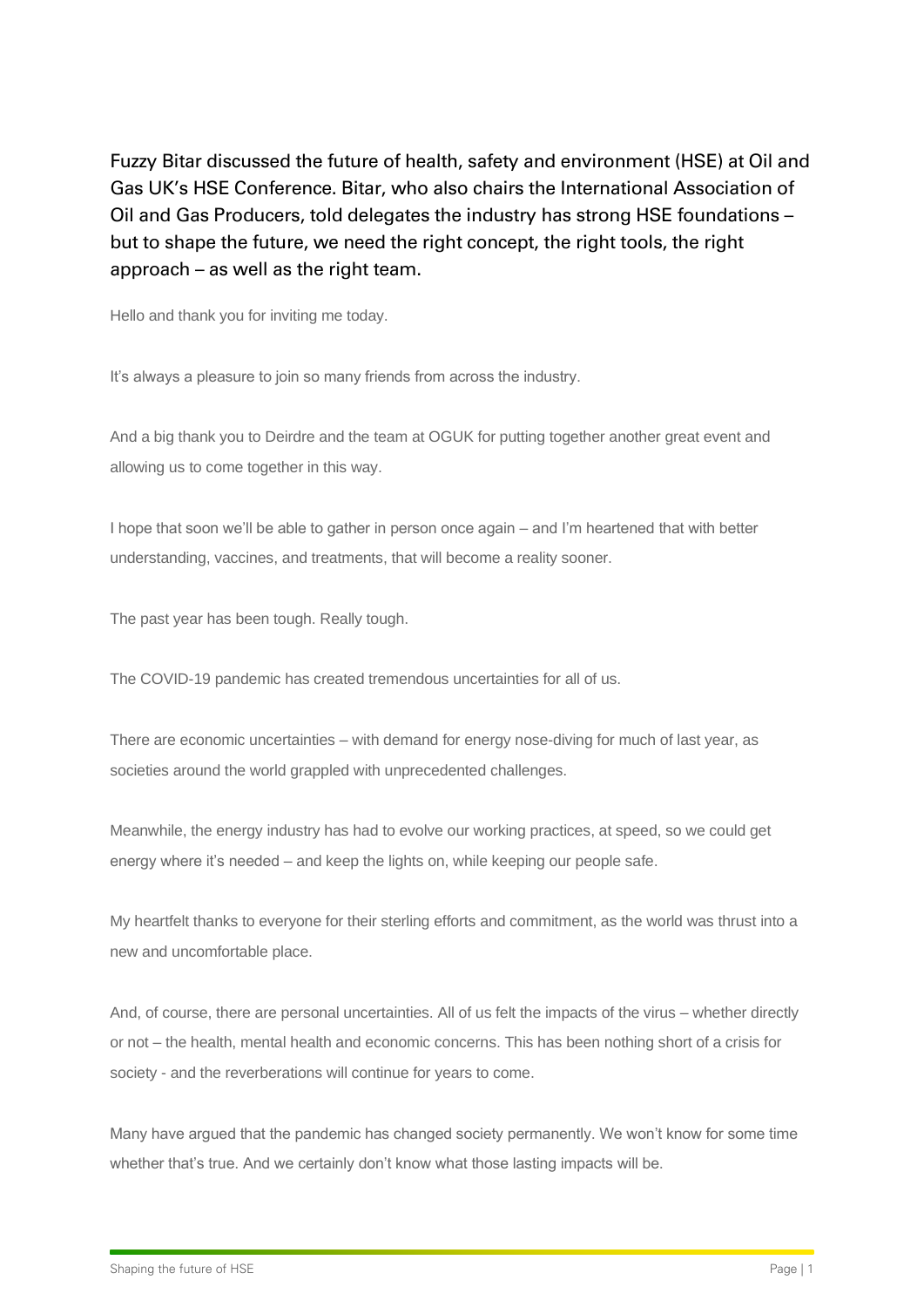But my strong suspicion is that our societies – our industry – cannot go through upheavals of this nature, and simply return to life as it was before.

So that begs the question: what next?

It's a question that we can ask about almost anything in our lives...

How will our working patterns evolve?

How much oil and gas will the world need?

What can we do to ensure our grandkids inherit a sustainable planet?

And, of course, today we're here to discuss HSE– a topic so dear to many of us.

#### The importance of HSE

All of us know the risks that come from working in our industry. And we all fully understand the need to care for our people's health… to keep them safe… and to do everything we can to protect the environment.

We all know the importance of strengthening HSE.

But if we think about what the future of HSE looks like, the truth is that none of us know for sure.

There is simply too much uncertainty to say with confidence how our industry – and HSE – will evolve.

What we do know is that we're not starting from scratch.

Our foundations are solid – with good practices and deep expertise, all built upon many years of learning.

We value the importance of HSE – and we're always looking to improve.

It's a good start.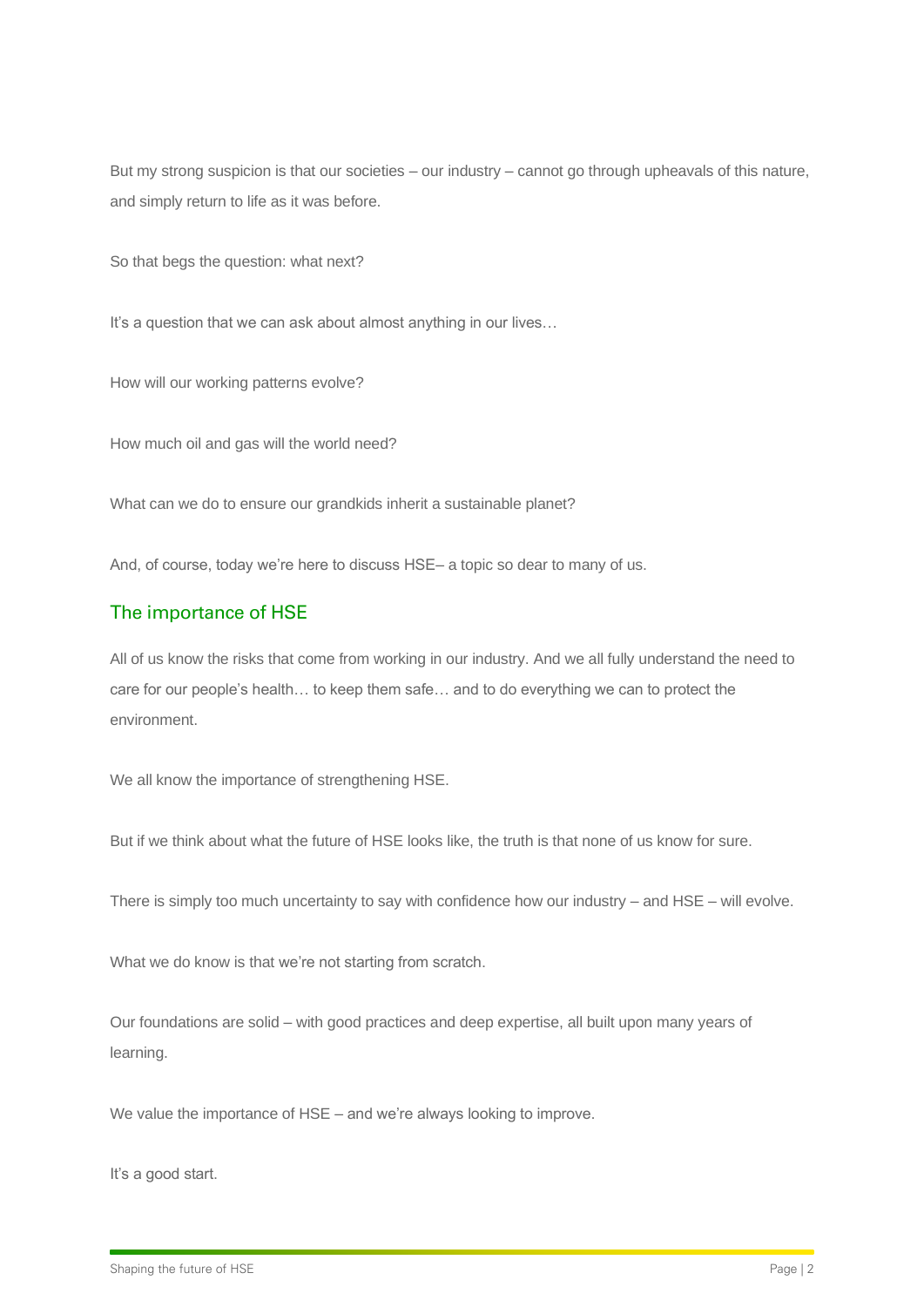But there's more to do.

We have the foundations but how do we design the rest? What will it look like? What design principles will we adopt?

Well, I think it was Abraham Lincoln who once said: *the best way to predict the future – is to create it*.

It's certainly an idea that has helped me in the past.

So, I wondered if we could try an exercise …

My ask is that we set aside our day jobs – and we all become architects for the day.

Let's start designing the future for HSE – building on those solid foundations.

This might be a tall order for a weekday morning. But we've all spent long enough in the industry not to be daunted by big challenges.

And our experience has also taught us that one of the best ways to start big projects is to set the right parameters.

So here we go.

I'll lay out the three areas for us to consider: -

- First, we need the right design concept this will help us set off in the right direction.
- Second, we need the right tools allowing us to make that design a reality.
- And third, we need the right approach enabling us to bring to life our ideas in a way that resonates with wider society.

And I hope that then sets us up for a fruitful conversation.

#### The right concept

So, as we think about designing our future – the rest of the structure - what's the big picture… our guiding concept… our artistic inspiration, if you will?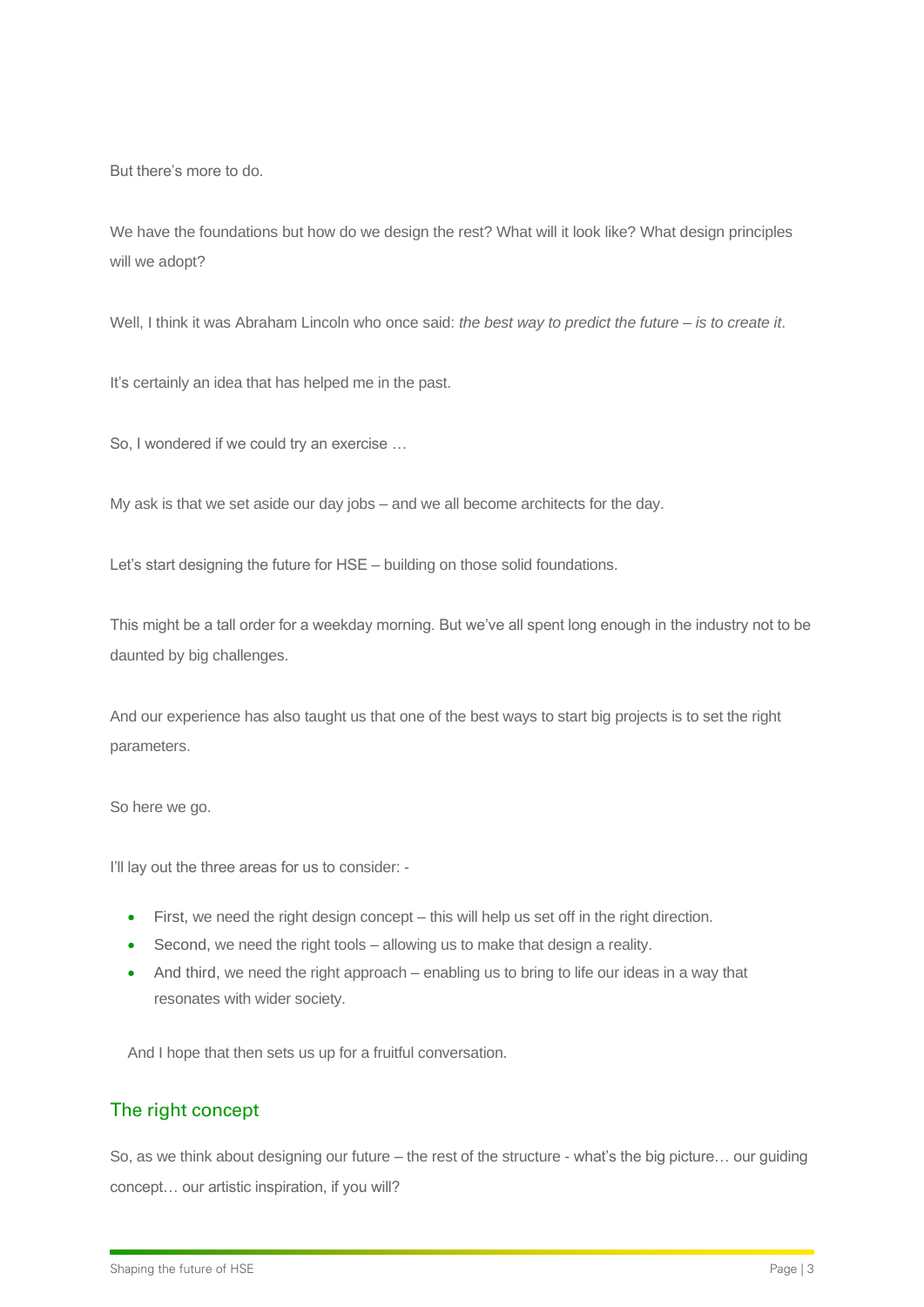Well, I'm told that architects must think hard about where their building is located and what's happening around it. Context is crucial.

The same is true for our industry. We do not operate in a vacuum. We are part of society – an integral part, in fact.

…Society gives us a licence to operate and, in return, we provide the energy society needs.

For me, the best way to maintain that licence is by having a meaningful purpose.

Purpose helps pull teams together, with everyone focussing on the same thing.

At bp our purpose is reimagining energy for people and our planet – it works because it's big picture, it's inspiring and it's something we can all get behind.

Other organizations will settle on something that's right for them. But I'd like to think that we're all operating with similar goals in mind – providing the world with the energy it requires, in ways that society desires.

So, as we gaze at this white space titled 'the future of HSE', let's ask: What is our purpose? What is it we're trying to do?

### Our core value of safety

Of course, as we're specifically thinking about HSE - there's an important dimension that we cannot lose sight of. That is safety - a core value, not a competing priority.

We all understand the need for living and breathing safety in our daily lives – looking after our people – doing everything we can to get them home safely to their families.

As an industry over the past decade we have seen a step change improvement in our personal and process safety performance.

And yet IOGP members suffered 25 fatalities in 2019. And our industry still reports an average of five fatal process safety events per year.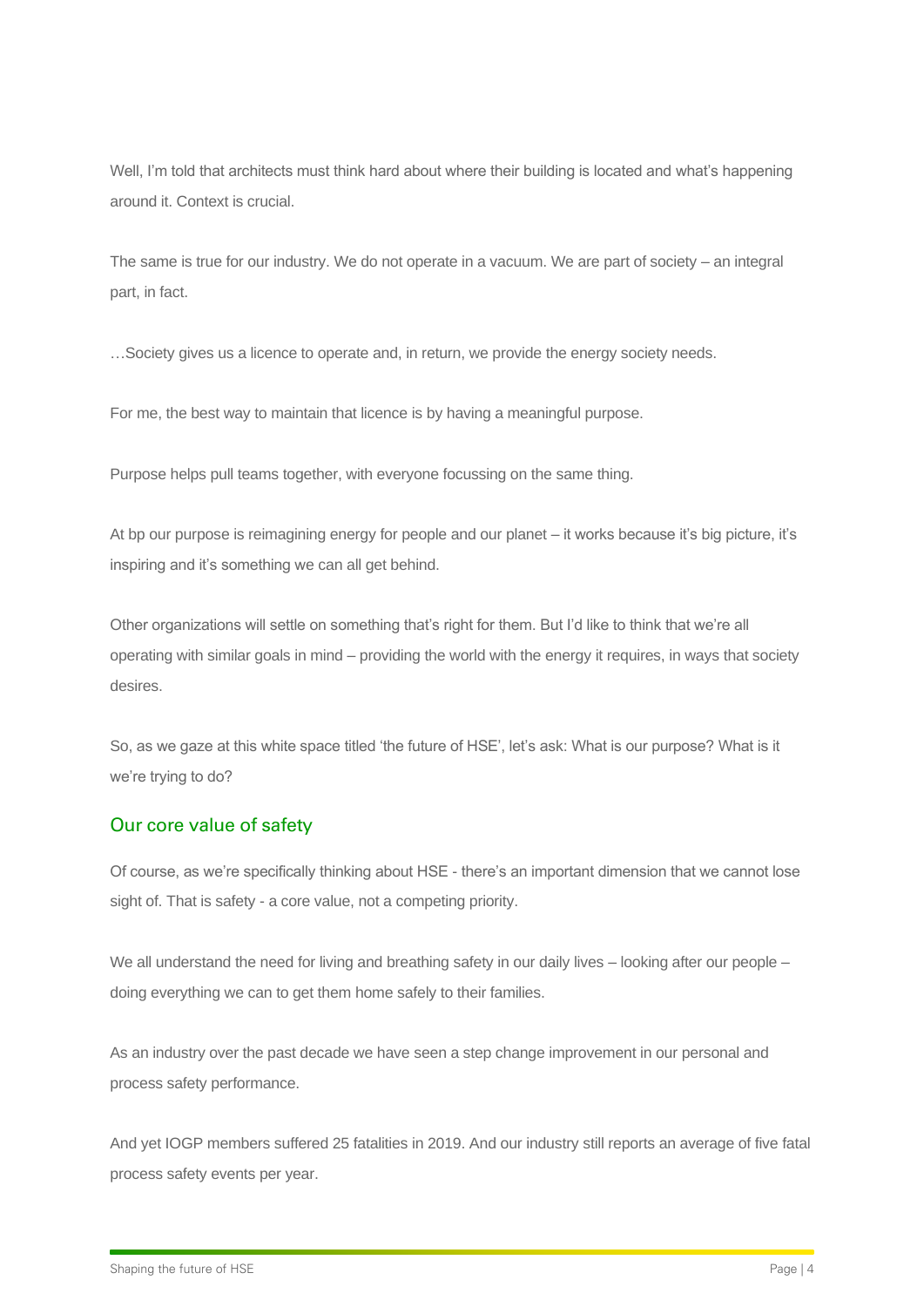We all aim for 'zero'. But sadly, people are still getting hurt. It can no longer be acceptable for zero to be a vision, it must become an expectation. I truly believe we can and must eliminate fatalities and serious process safety events from our industry.

Of course, safety goes beyond looking after our people's physical health.

Mental health and well-being are perhaps, becoming the number one threat to companies enjoying the benefits of a thriving workforce.

This may not have been an industry priority in the past but has now been brought to the fore during the pandemic. Leaders have cited numerous examples: employee burn-out, relentless organizational change and a culture to be constantly 'switched-on' are just some of the problems noticed around the industry.

So, one of the lessons of the COVID-19 pandemic is that we need to support our people by equipping our leaders with the correct tools and accelerating the delivery of effective health and well-being programs.

### The right tools

That leads to my next point. Once we have the right guiding concept, we need to think how we go about delivering it. And for that we need to ensure we have the right tools.

As you know, effective HSE relies on doing a whole range of things – perhaps too many to summarise in one speech.

But let me touch on three key tools we need:

The first is **human performance**, and the necessity to improve our understanding of it. Now this is an important subject – and one that is close to my heart, having spent many years – and too many late nights – studying the subject.

At the end of the day, we're all people –we're fallible and we make mistakes. What we have learnt is these mistakes are usually due to underlying conditions. Remember that human decisions can only be understood in the context in which they are taken. So human error is not a cause but a symptom.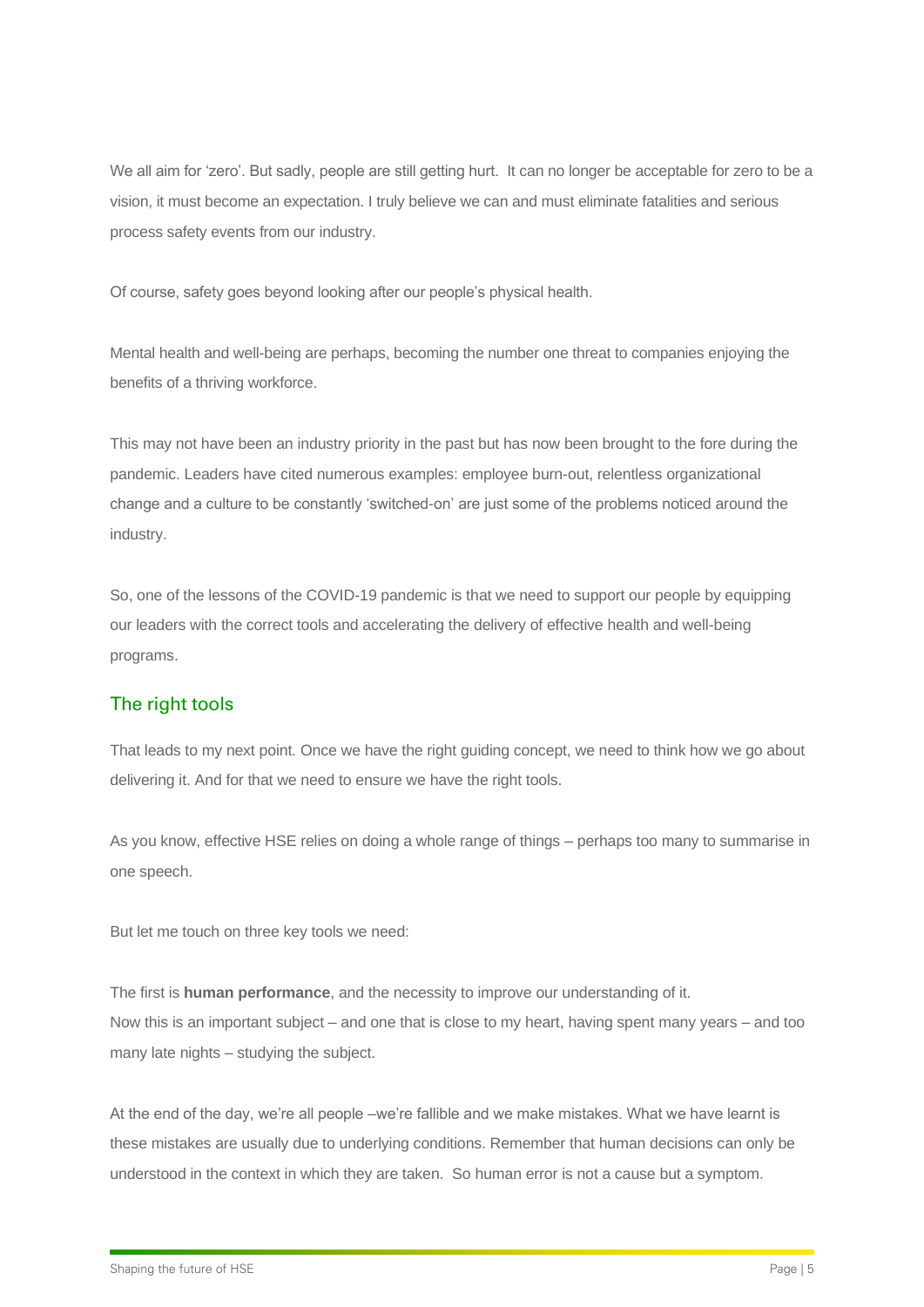But also remember that we are the people that can fix those mistakes or, better still, prevent them.

In short, people create safety.

Let's see people not as the problem but as problem-solvers - with safety leaders there to predict evolving risks.

Our work is complex – which inevitably means the way it is done will vary. We should strive to create a system which can anticipate, monitor, respond and learn in real-time - both from adverse events and everyday success.

In doing so, we must build a culture based on trust that supports questioning and that challenges complacency and the reliance on past success as a perceived guarantor of future safety.

We can no longer measure safety by simply counting incidents. These lagging indicators can't really help us predict future incidents. And we need to include more proactive indicators that can anticipate risk and reveal the quality of our operations.

What we choose to incentivise also needs to change so that the metrics drive the right behaviours, system outcomes and performance.

Second is **digital**: we need to embrace everything digital has to offer to keep our people safe. You'll have plenty of ideas and experience but, in general, we're talking…

…New technologies helping get risk information everywhere it's needed – from the boardroom to the control room…

…Remote observation tools, robotics, wearable devices and other solutions, all aimed at reducing risks…

…virtual and augmented reality technologies, as well as learning management systems to improve health and safety training…

And advanced data analytics to identify trends, helping us course-correct faster.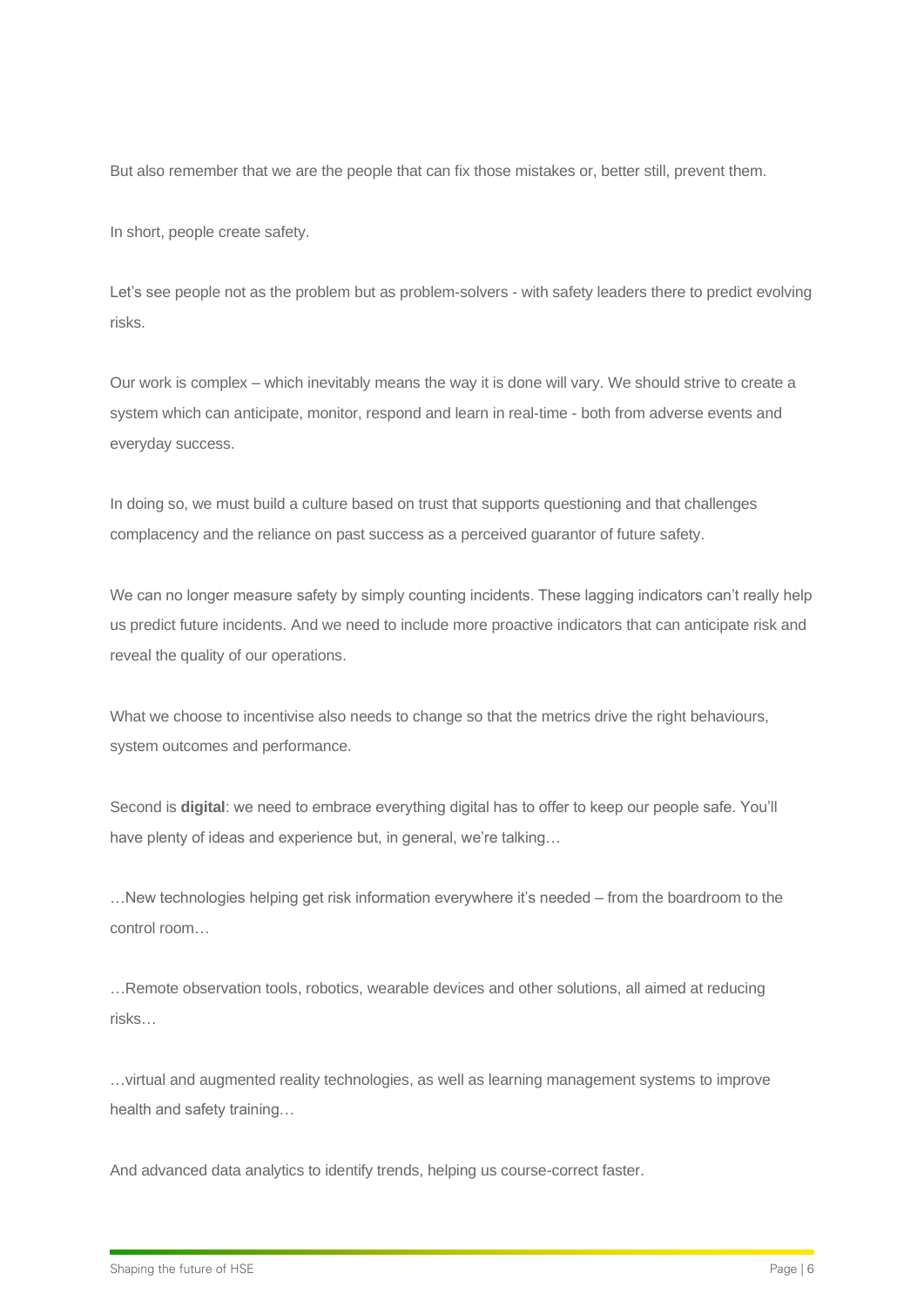So I've spoken about the power of digital and the need to understand human performance. Now I'll move to the third tool we need: **prioritization**. That means doing fewer things – but doing them all exceptionally well.

The organizations that succeed in safety aren't the ones who have the most programmes or the most prolific management systems.

It is the organizations that get the basics right that will perform best…

…organizations whose Safety Management System allow for flexible and proportionate approaches, that are rigorous, thorough and provide the necessary safety assurance. Our processes must enable our people – not stifle them.

If we include these three tools in our toolkit, I think we'll be in a better position to shape a future for HSE… one that works for our people, our businesses and our stakeholders.

## The right approach

That leads me to my next theme – and that's how we approach this task. How we go about it.

Because while the concept sets us off on the right track, and the tools will help us deliver – it is how we approach our work that will ensure it really resonates with our broad and varied range of stakeholders.

The key for me in this… is sustainability – I am a big believer that our industry can have a strong and positive future. But only if we can find a way of operating sustainably.

The natural world is fading fast – we need to cherish it.

We need to do what we can to protect the environment and ecosystems in which we operate.

And we all know that the challenge is acute.

Since the first half of 20th century, the global population has risen from just over 2 billion – to almost 8.

And the consequences for the natural world of this growth cannot be underestimated.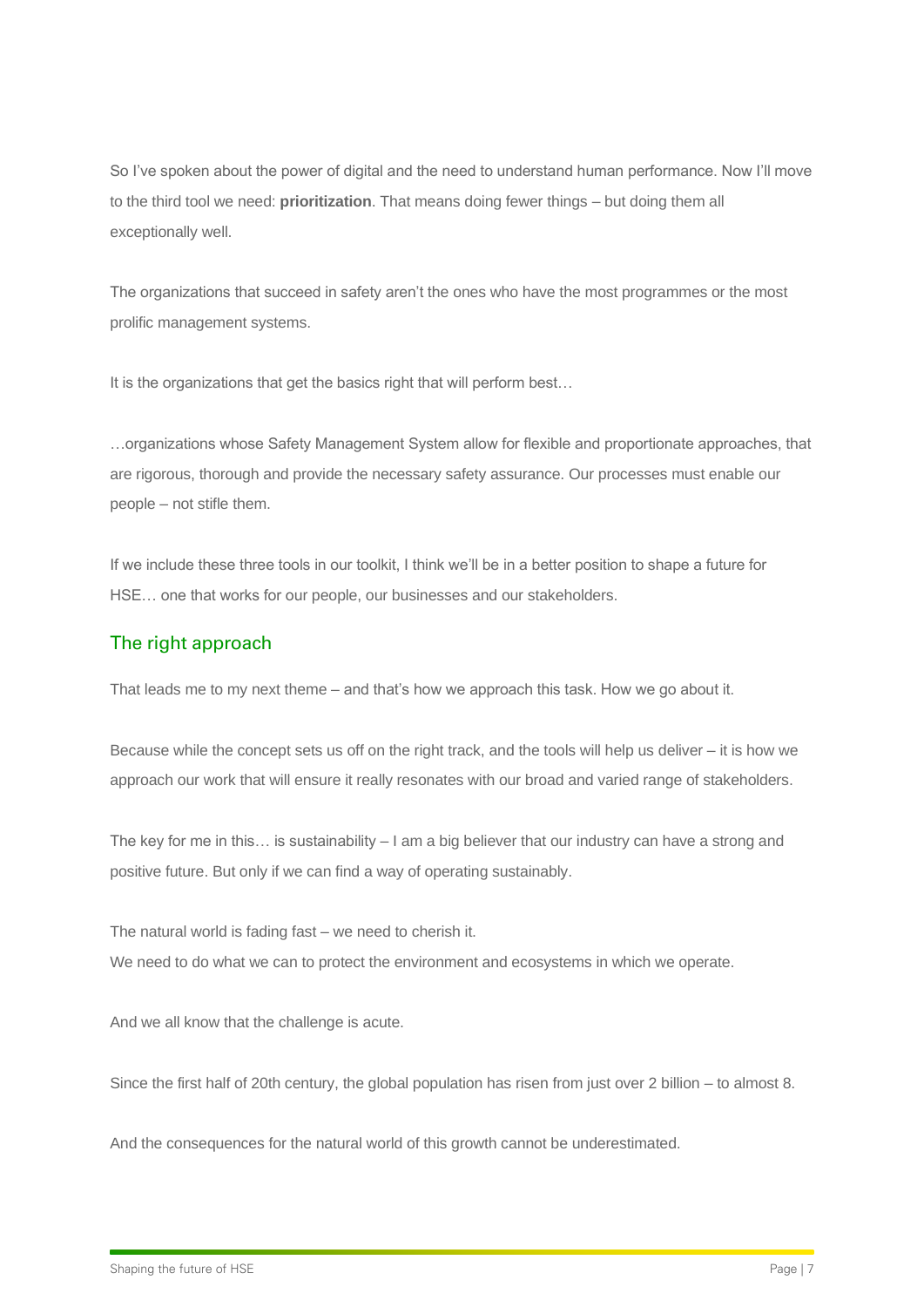The amount of carbon in the atmosphere has increased by almost half.<sup>1</sup>

Half the world's rainforests have disappeared…

…and half the world's coral reefs have been destroyed.

So, becoming increasingly sustainable is something we have no option but to embrace.

This will mean changing many things about how we operate.

And many companies joining today are already in action.

But we can all do more.

And we must sustainably and holistically. That means considering the impacts to carbon emissions, biodiversity, natural resources, people and communities together - not in isolation.

So, I would argue that our industry needs to ensure that decision-making is increasingly framed around making our businesses more sustainable.

We all need to think hard – and act decisively if we are going to make a difference.

Making a difference by positively contributing to society by improving ecosystems and improving people's lives.

I'm also confident that if we get this right, we will see how strong sustainability performance can create value – winning over investors, customers, talent, and markets.

#### The right team

So we have the brief, the tools, and the approach to shape the future of HSE – but there's one more element we're going to need.

And that's having the right team.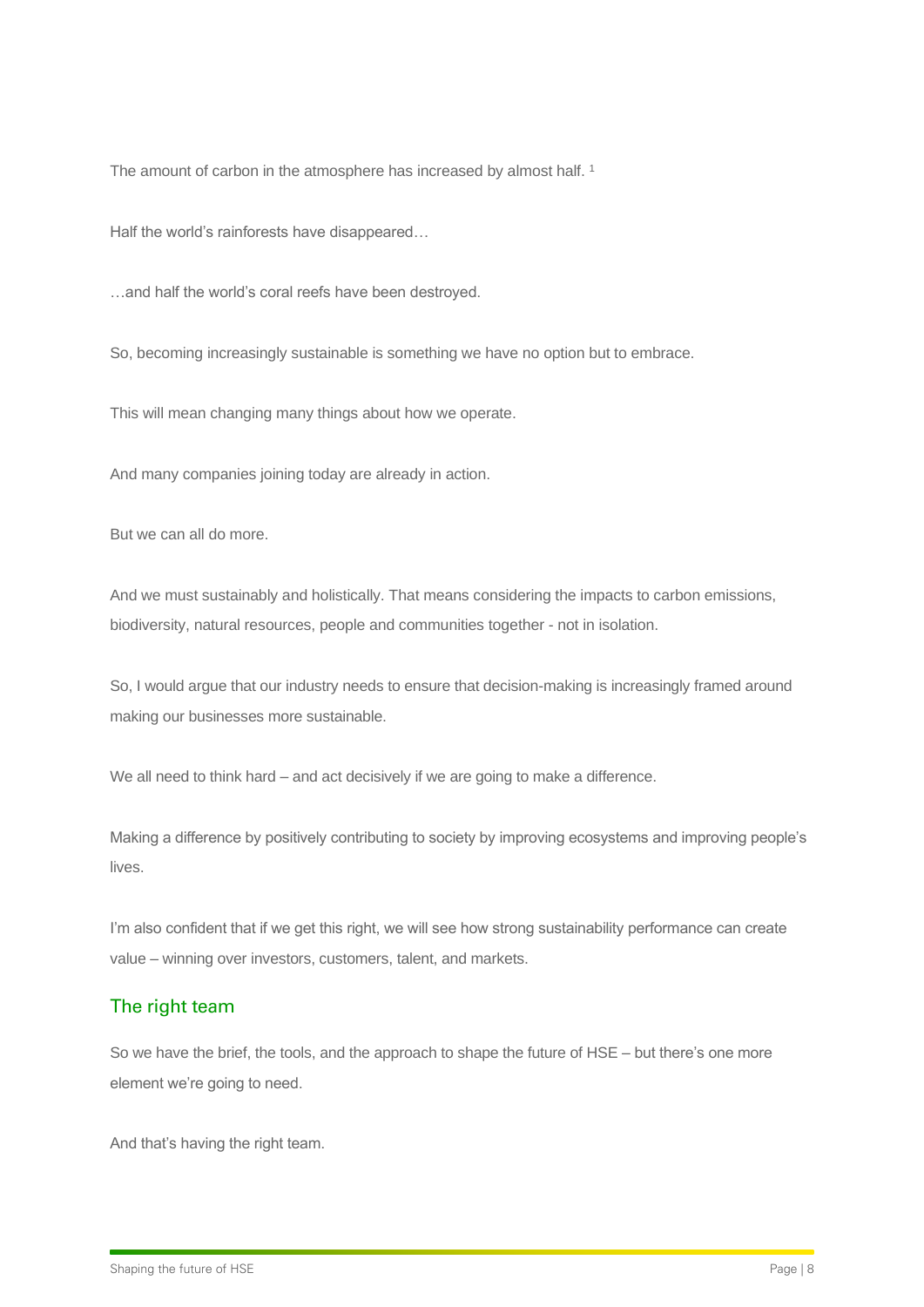It all starts with leadership.

One of the lessons of the pandemic is that the most effective way to improve health  $\&$  safety quickly – is by having an engaged leadership.

The good news is that is already a reality for many companies represented here today.

Leaders are engaging on health and safety more than ever – a trend likely to continue as new waves of leaders comes through.

I'm heartened that industry studies – and my own experience – suggest leaders increasingly see the importance – the need - to create a culture of care. They are focusing more on looking after their people and their businesses.

That is welcome.

But we also need to retain, attract and recruit diverse talent to truly advance the future of HSE.

And once we have them, we must train and help them develop the right skills – by which I mean both technical – and human.

We need both if we are to build leadership that inspires and drives change.

The practice of rotating high calibre individuals from operations into health and safety roles and vice versa has many merits. It provides the opportunity to see each other's perspectives, share ideas and find pragmatic solutions.

Our people are central to everything we do – from planning projects, to drilling wells, to extracting energy from the ground, to transporting it around the world, to selling it to customers.

We must value our people…

…help them develop the skills they need…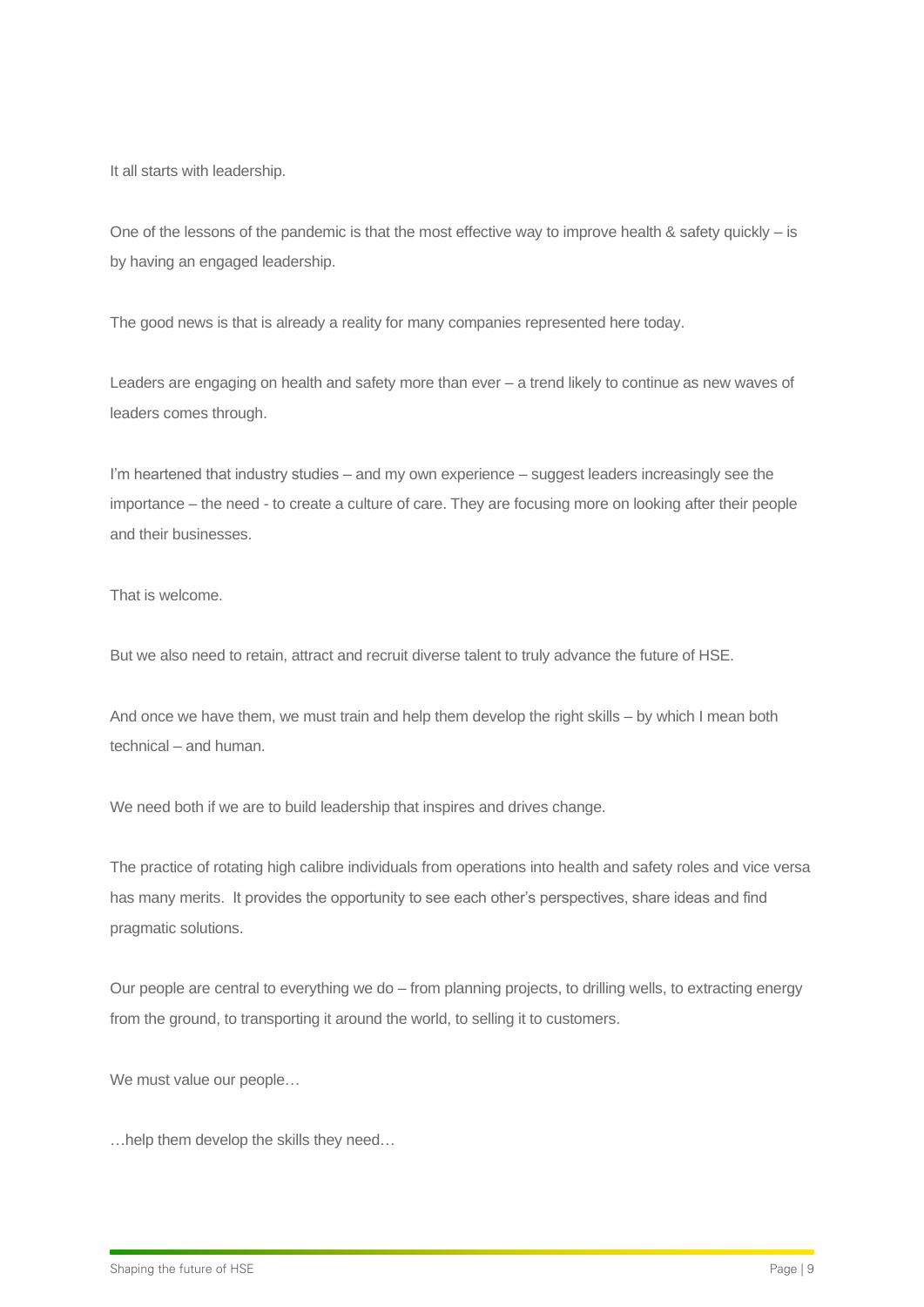…empower them.

…and then let them unleash their potential.

#### Delivering our future

So, as we look to shape our future, let's think of HSE not as something we just bolt on at the end - but something that is deeply embedded in what we do. Firmly integrated into our everyday.

If I go back to where I started...

We all know the importance of HSE – and that like everything else in our industry, it is evolving.

I said that because of the huge uncertainties we face, the best way to predict the future is to create it.

And to go about that…

I've offered a design concept – helping us to set off the right direction.

I have spoken about some of the tools we will need along the journey.

And I've spoken of the need for us to approach our work in the right way - that keeps us in step with society.

There are still many unknowns, of course.

And I'm only an honorary architect – just for one day.

But I took inspiration from a real architect – Eileen Gray – who once said: "*To create, one must first question everything*."

I'm sure that's an idea us engineers could get on board with.

So, let's do that.